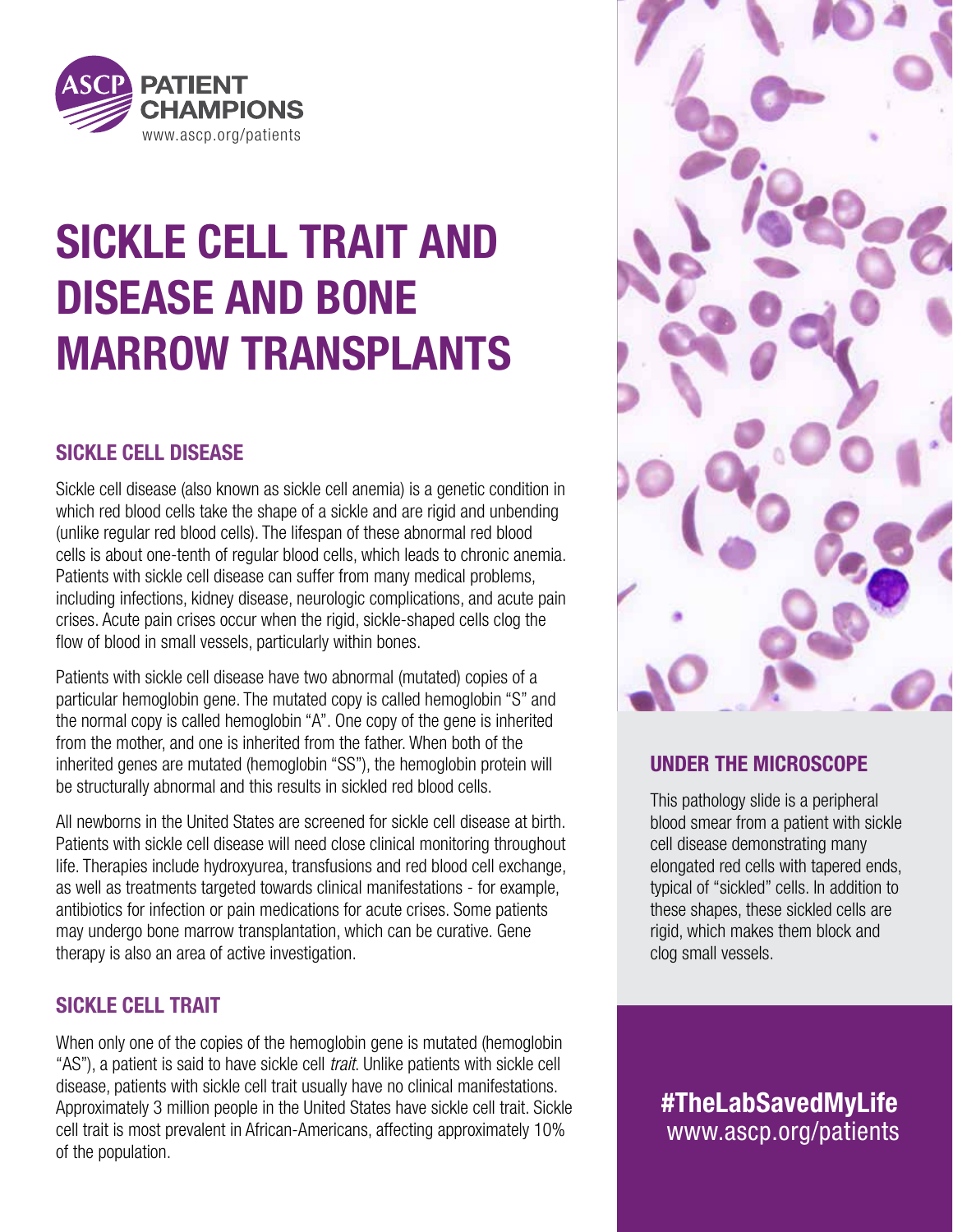

# LABORATORY TESTS

### SICKLE CELL TRAIT AND DISEASE

Sickle cell disease is a chronic illness. This means that in addition to the tests that help detect the disease, there are also routine follow up tests and specialized tests. Patients with sickle cell trait do not need monitoring, but if a pregnant mother is found to have sickle cell trait the father will also be tested for sickle cell trait to determine if the child is at risk for sickle cell disease (see "Gene Inheritance" in sidebar).

#### DETECTION TESTS

#### Hemoglobin Electrophoresis:

This blood test can identify different abnormal hemoglobin species based on how quickly they move on a gel (right). Normal hemoglobin ("A") runs very fast, whereas hemoglobin "S" and other types

|                    |                                  | Positions to which<br>hemoglobins have |        |               |
|--------------------|----------------------------------|----------------------------------------|--------|---------------|
|                    |                                  | migrated                               | Origin | Hemoglobin    |
| Phenotype          | Genotype                         |                                        |        | types present |
| Sickle-cell trait  | Hb <sup>S</sup> /Hb <sup>A</sup> |                                        |        | S and A       |
| Sickle-cell anemia | Hb <sup>S</sup> /Hb <sup>S</sup> |                                        |        |               |
| Normal             | $Hb^A/Hb^A$                      |                                        |        |               |
|                    |                                  |                                        |        |               |
|                    |                                  | Migration                              |        |               |

of abnormal hemoglobins run slower. In a patient with sickle cell trait, about half of the hemoglobin will be detected at the "A" position on the gel, and half will be at the "S" position on the gel. In patients with sickle cell disease, nearly all of the hemoglobin will be at the "S" position.

**High Pressure Liquid Chromatography (HPLC):** This is a more sensitive blood test to measure the identity and quantity of different hemoglobin species. This test is used as an adjunct to hemoglobin electrophoresis, mostly commonly to measure additional hemoglobin species that are normally present at low levels in all patients (hemoglobin A2 and F).

Hemoglobin Solubility: This blood test is a qualitative test that identifies abnormal, insoluble hemoglobin. Insoluble hemoglobin will cause red blood cells to sickle. This test is important because it confirms that the hemoglobin detected at the "S" position on the hemoglobin electrophoresis gel is indeed one that will cause sickling.

Sodium Metabisulfite: This blood test measures sickling of red blood cells by exposing them to a chemical and visually evaluating for sickled cells with a microscope. This test is an alternative to the hemoglobin solubility test.

#### ROUTINE TESTS

Hemoglobin electrophoresis plus HPLC is performed routinely in patients with sickle cell disease to measure hemoglobin levels, particularly the amount of hemoglobin "S" as well as the amount of hemoglobin "A". The hemoglobin "A" that is detected comes from red blood cells that have been transfused into the patient from a normal donor. The amount of hemoglobin "S" in the blood can help determine when treatment is needed, or how effective treatment has been.

#### SPECIALIZED TESTS

**DNA Sequencing:** Although not necessary for most patients with sickle cell disease, sequencing of DNA can be used to more precisely identify gene mutations in cases that are difficult to diagnose using the tests listed above.



#### GENE INHERITANCE

If one parent has sickle cell trait, there is a 25% chance that their child will have sickle cell trait.

If both parents have sickle cell trait, there is a 50% chance their child will have sickle cell trait and a 25% chance their child will have sickle cell disease.

www.ascp.org/patients #TheLabSavedMyLife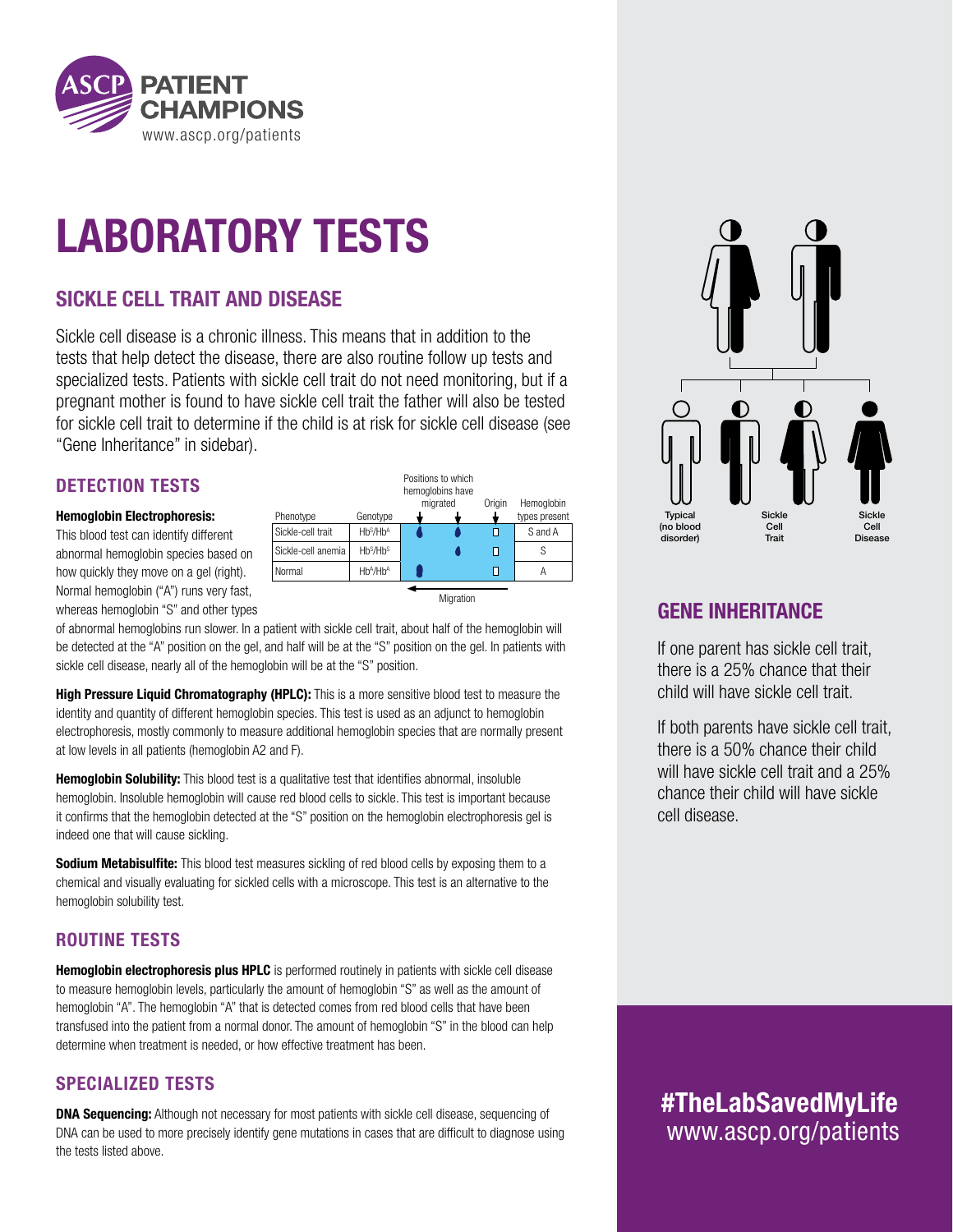

# LABORATORY TESTS

### BLOOD TRANSFUSIONS

ABO Testing: This test is performed on the blood of both patients and donors, and determines if A, B or neither antigen is present on the surface of red blood cells (note: this "A" has nothing to do with hemoglobin "A"). This is important because patients have naturally-occurring antibodies against antigens that aren't on their own red blood cells. For example, if a patient is blood type B, and receives blood from a type A donor, the patient's naturally-occurring anti-A antibodies will destroy the donated red blood cells.

Rh Testing: Some patients have Rh antigen on their cell surface (Rh-positive), and some do not (Rhnegative). Rh-negative patients will develop antibodies to Rh antigen if they are exposed to cells with Rh antigen, and these antibodies will attack Rh-positive cells on any subsequent transfusion. Therefore, Rh-negative patients should only receive transfusions from Rh-negative donors.

Antibody Screen: This antibody screen tests the recipient's blood for antibodies to other types of antigens (besides A, B and Rh) that can occur on a donor's red blood cells. If the screen detects antibodies to one or more antigens, it will be necessary to find units from donors who do not have these antigens on the surface of their red blood cells.

**Crossmatch:** This test is performed right before a transfusion, and it measures if the recipient's blood is compatible with the unit of donor blood that is about to be transfused. This is often done by mixing a small portion of the donated blood with the recipient's serum in the lab and looking for formation of red blood cell aggregates, which indicates that the recipient has antibodies against the donor's red blood cells.

#### Blood Type Compatibility:

Donor's Blood Type

|                       | 0-           | 0+           | B-           | B+           | А- | A+           | AB-          | $AB+$ |
|-----------------------|--------------|--------------|--------------|--------------|----|--------------|--------------|-------|
| $AB+$                 |              | $\checkmark$ | $\checkmark$ | $\checkmark$ |    | $\checkmark$ | $\checkmark$ |       |
| AB-<br>Туре           | $\checkmark$ |              | $\checkmark$ |              | v  |              | ✓            |       |
| A+                    |              | √            |              |              |    |              |              |       |
| Patient's Blood<br>А- |              |              |              |              | ✓  |              |              |       |
| B+                    |              | ✓            |              | ✓            |    |              |              |       |
| B-                    |              |              | $\checkmark$ |              |    |              |              |       |
| $0+$                  |              | $\checkmark$ |              |              |    |              |              |       |
| 0-                    |              |              |              |              |    |              |              |       |

#### BONE MARROW TRANSPLANTS

Human Leukocyte Antigen (HLA): HLA genes are inherited and the gene products (antigens) are expressed on the surface of cells. Donors are chosen for bone marrow transplantation based on how closely their HLA genes match those of the recipient. Strong matches promote engraftment and decrease the chance and severity of graft-versus-host disease. Patients have a 1 in 4 chance of having identical HLA antigens as their sibling, but it is possible to find strong matches in unrelated people as well.

#### ASK YOUR DOCTOR

- How will the lab test results impact my treatment plan?
- How often will I need to get labs in order to check the status of my disease progression?
- What other lab values are we looking at to monitor my health?

www.ascp.org/patients #TheLabSavedMyLife